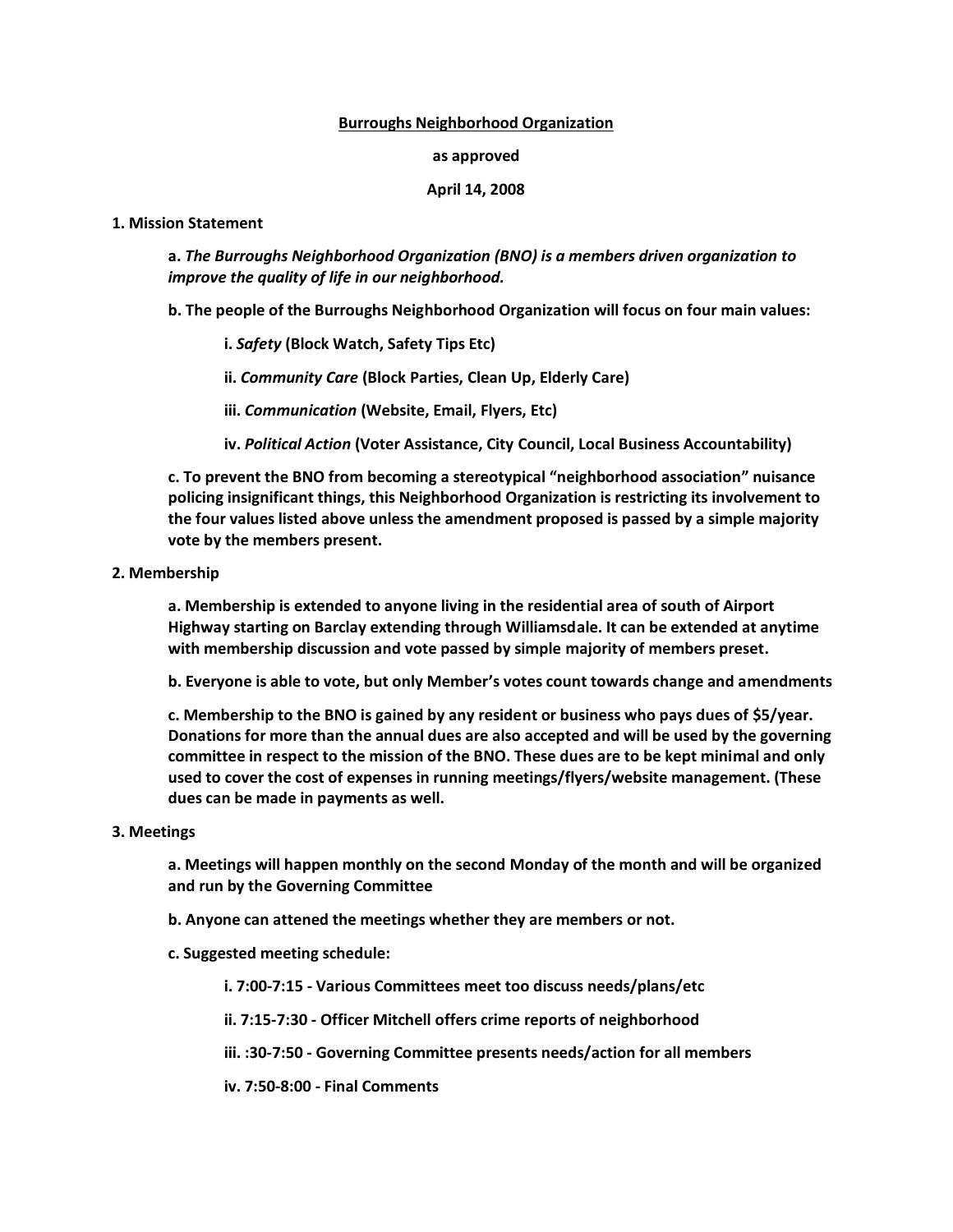**d. Meetings will take place at Burroughs Elementary School Cafeteria through the school year and the preside at the Lutheran Church over the summer months.**

**4. Organizational Structure**

**a. The Burroughs Neighborhood Organization will be lead by a Volunteer Governing Committee consisting of officers elected by the membership (such as President, Vice President, Secretary, Treasurer) and Chair Persons for the various committees. The purpose of this structure is to create an accountable group of volunteers who work in conjunction with the neighborhood to accomplish the mission listed above.**

**b. Every person will have a voice in all matters discussed during meetings.**

- **c. The Volunteer Governing Committee of the Burroughs Neighborhood Organization:**
	- **i. Elected Officers**

**1. are to be nominated and voted on by the members present at the meeting. They will receive positions with a majority vote. Their term is for one full year.**

**2. President, whose functions are:**

**a. to preside at BNO meetings.**

- **b. to represent the BNO to outside organizations or individuals**
- **c. to carry out decisions approved by a majority vote**

**d. to uphold the integrity of the organization by example and to make recommendation for termination of membership for anyone insubordinate of mission statement or who willfully misrepresents the BNO.**

**3. Vice-President, whose functions are:**

**a. to substitute for the President in his/her absence, or at his/her request.**

- **b. to serve as a member of special committees**
- **4. Treasurer, whose functions are:**

**a. to maintain a current record of the financial transactions of the Neighborhood Council, and to provide a report of the financial balance as requested by the Governing Committee.**

**b. to deposit all collections into an account for the BNO.**

**c. to pay any bills incurred by the BNO, which have been approved by the Governing Committee.**

**5. Secretary, whose functions are:**

**a. to provide members of the BNO with a copy (or minutes) of the discussions and decisions made at meetings.**